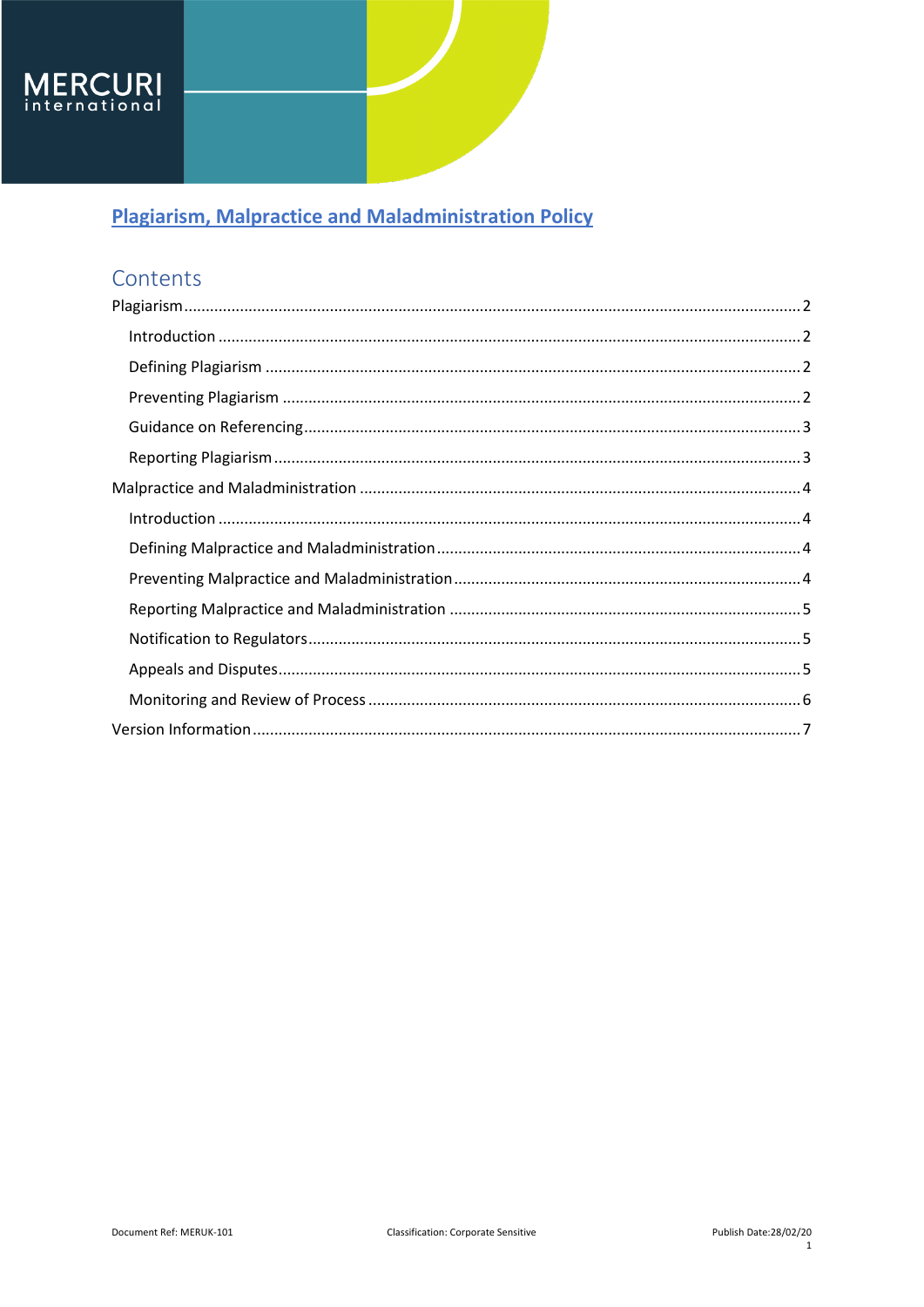

## <span id="page-1-0"></span>Plagiarism

#### <span id="page-1-1"></span>Introduction

This guidance is written for the staff and learners of MERCURI INTERNATIONAL (UK) LTD who have responsibility for completing, supervising and/or marking learners' portfolio work.

If work is to remain as a viable assessment method it is the duty of all who are preparing and assessing learners, as well as those who have an interest in the setting, marking and administration of this work, to do whatever they can to ensure the integrity of the components is upheld.

#### <span id="page-1-2"></span>Defining Plagiarism

There are many definitions of plagiarism, but they all have in common the idea of taking someone else's intellectual effort and presenting it as one's own. It is the failure to acknowledge sources properly and/or the submission of another person's work.

It should be noted that plagiarism does not include collusion, by working collaboratively with other learners; neither does it include copying from another learner in the same examination session. Both are defined as different forms of malpractice.

#### <span id="page-1-3"></span>Preventing Plagiarism

All Learning & Development Coaches and Trainers entering learners for a course with MERCURI INTERNATIONAL (UK) LTD, must accept the obligation to authenticate the work which is submitted for assessment. They must confirm that the work produced is solely that of the learner concerned and must not accept work which is not the learner's own.

Within MERCURI INTERNATIONAL (UK) LTD's E-Portfolio system (BUD), learners will be asked to confirm after each assessed piece of work, to confirm this was their work and have not been plagiarised.

Any quotation from the published or unpublished works of other person's must therefore be clearly identified as such by being placed inside quotation marks, and learners should identify their sources as accurately and fully as possible. Equally, if a learner summarises another person's ideas, judgements, figures, software or diagrams, a reference to that person in the text must be made and the work referred to must be included in the bibliography. Use of unacknowledged information downloaded from the internet also constitutes plagiarism.

MERCURI INTERNATIONAL (UK) LTD accept that learners may not know all the answers to every question within their individual programmes of learning and the expectation is that most learners will want to research the topics and issues being discussed during assessment visits. However, they must present their answers or projects with accurate referencing, footnotes and a bibliography to show how and where their research has influenced the final piece of work. They should also be able to present their work in context to their own job role and working environment showing that they have understood the research element and can apply this to their own experiences.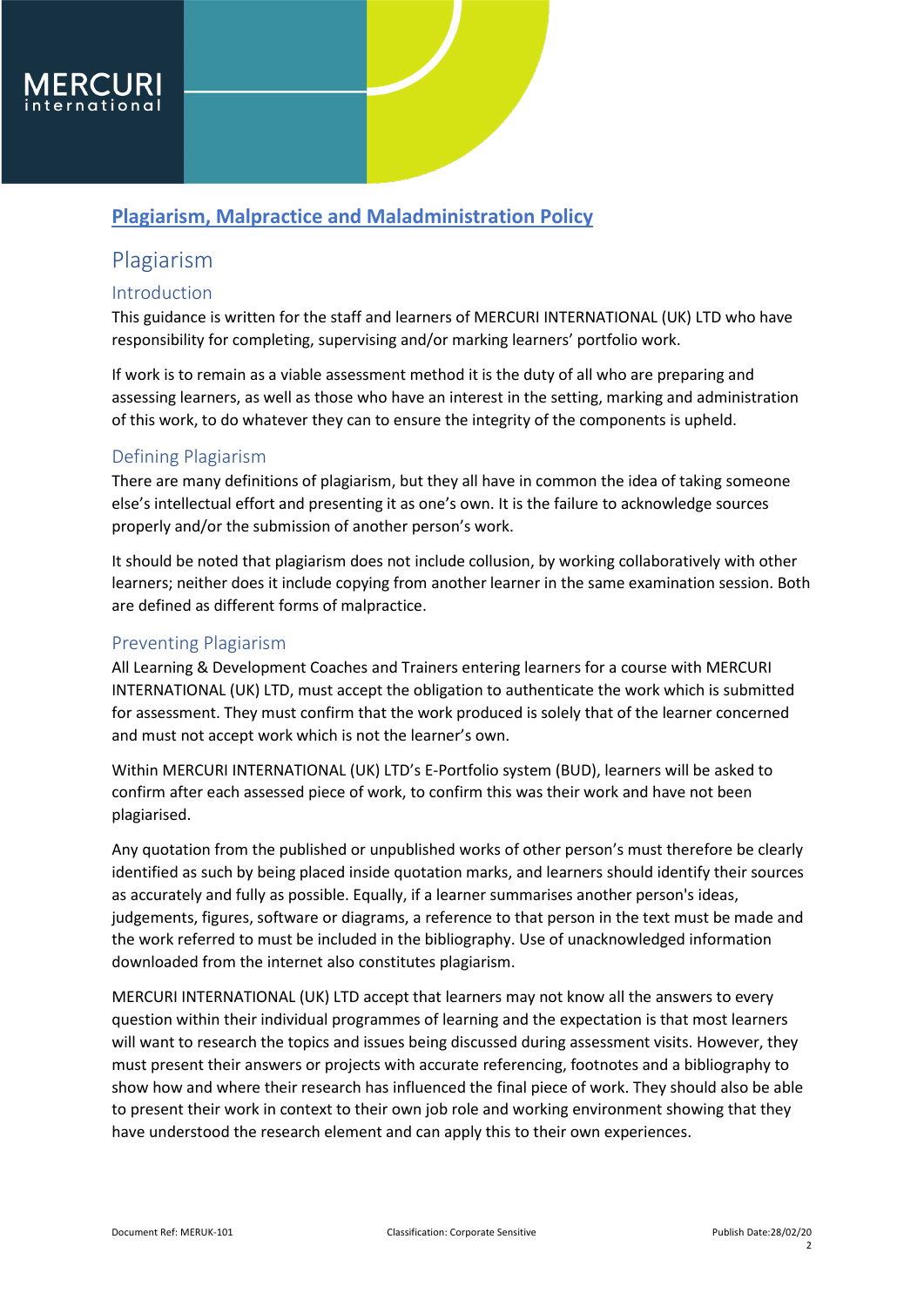### <span id="page-2-0"></span>Guidance on Referencing

- A reference in the text, or as a footnote, should show at least the name of the author, the year of publication and the page number, for example: (Morrison, 2000, pg.29.)
- Learners must also include a bibliography at the end of their work, which lists details of publications that have been used to research their project
- For material taken from web pages, the reference must show the precise web page, not the search engine used to locate it.

#### <span id="page-2-1"></span>Reporting Plagiarism

If suspicions are confirmed and the tutor/assessor believes the learner has submitted work that is not their own, they should firstly attempt to locate the original source document. This can be done using an internet search engine such as Google, Bing or Yahoo. Searching for all or a proportion of the submitted content in a search engine may show the original source material for the learner's work, proving that it is not their own.

The Learning & Development Coaches or Trainer should then decide if the learner has attempted to present the work as their own. It does not matter if the learner intended to plagiarise or not; in the eyes of the law, and most publishers and academic institutions, any form of plagiarism is an offence that demands punitive action. If confident the evidence submitted is not their own work the Learning & Development Coaches or Trainer should not assess this into the portfolio and remind them of the implications of their actions. Incidents of plagiarism must be reported to the Internal Quality Assurer who will agree further action with MERCURI INTERNATIONAL (UK) LTD's Quality Assurance Manager.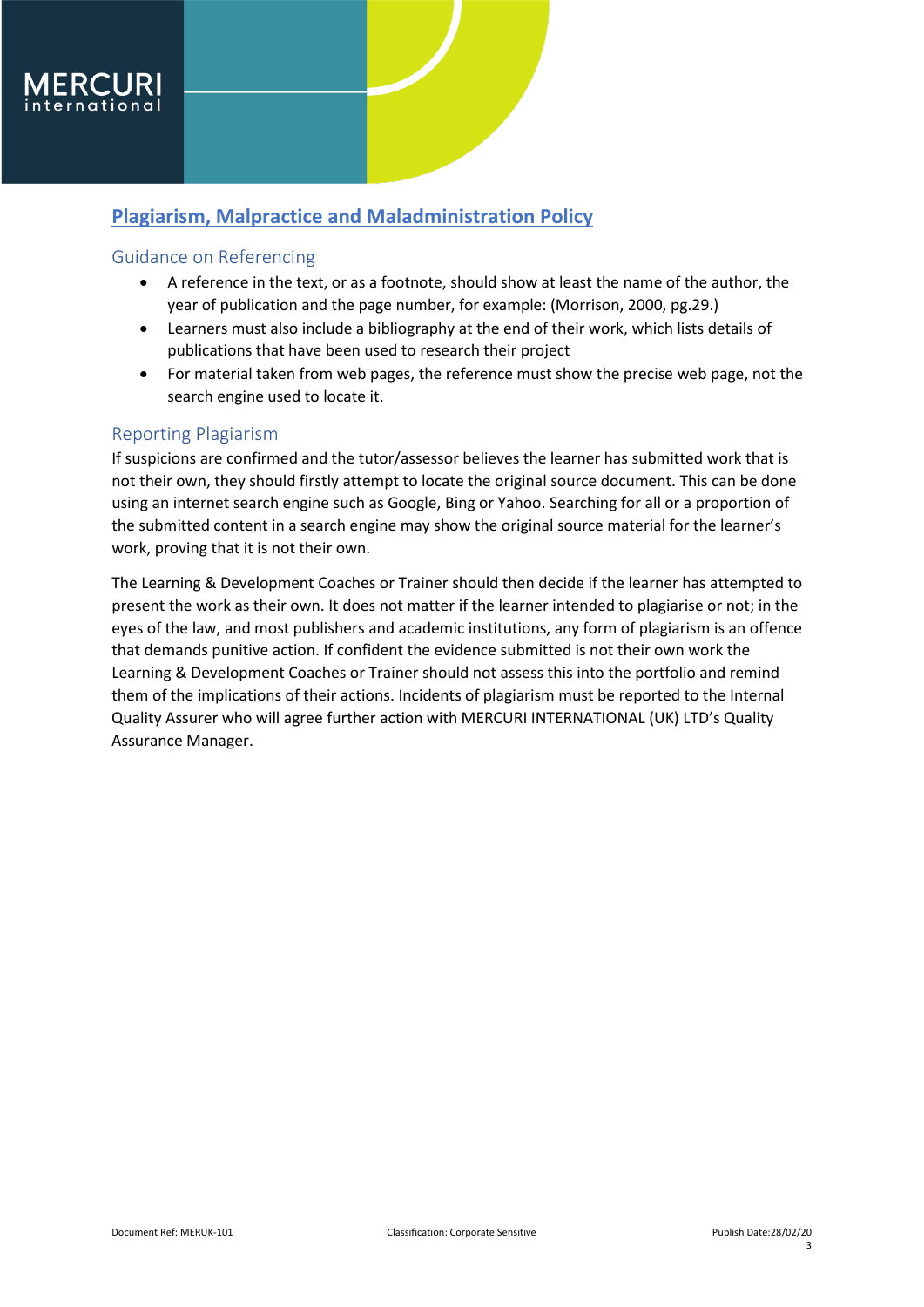

## <span id="page-3-0"></span>Malpractice and Maladministration

### <span id="page-3-1"></span>Introduction

MERCURI INTERNATIONAL (UK) LTD treats all cases of suspected malpractice and maladministration very seriously and will investigate all suspected and reported incidents of possible malpractice. The purpose of this policy is to set out how allegations of malpractice in relation to all accredited qualifications are dealt with.

### <span id="page-3-2"></span>Defining Malpractice and Maladministration

Malpractice may be defined as deliberate wrongdoing or misconduct. Maladministration may be defined as inefficient, bad or dishonest management or administration. This may or may not be deliberate and the two can overlap. The following list is not exhaustive but is intended to give examples of malpractice/maladministration within the context of training, assessment and certification.

Learners:

- falsifying records
- pretending to be someone else
- failing to disclose a medical condition which might jeopardise the safety of themselves or other people
- cheating during assessment/examination
- unauthorised collusion with others
- false identity

#### Provider:

- giving deliberately misleading information
- failing to carry out assessments as required for the qualification concerned
- breach of confidentiality of assessment materials (including loss or theft)
- copying test papers without authorisation
- making changes to materials, including test questions without prior approval from the Awarding Organisation
- failing to carry out adequate internal quality assurance procedures
- submitting false claims for certificates
- failing to co-operate with anyone carrying out quality assurance checks
- misusing the MERCURI INTERNATIONAL (UK) LTD logo or MERCURI INTERNATIONAL (UK) LTD materials or that of any Awarding Organisation
- failing to act in accordance with the conditions of approval as a tutor, assessor, invigilator or provider

### <span id="page-3-3"></span>Preventing Malpractice and Maladministration

Potential for malpractice and maladministration is considered as part of the development, delivery design and the award of the qualification as far as is reasonably possible.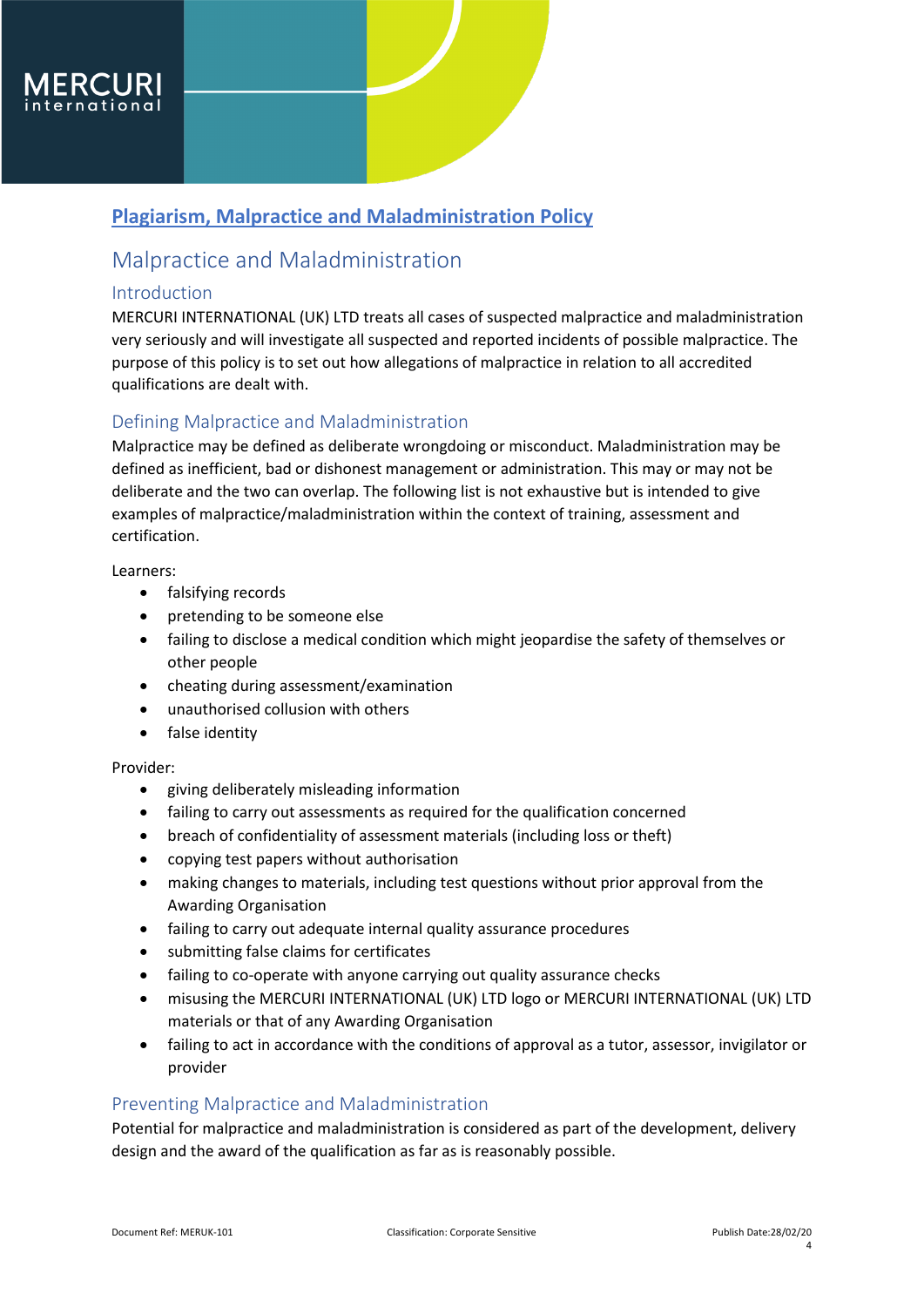

Learning & Development Coaches and Trainers play an important part in identifying and preventing malpractice. This includes being extra vigilant in training/coaching sessions, warning learners about the consequences of having unauthorised material, reminding learners to read instructions on assignments thoroughly and above all ensuring they physically see learners personal identification to reduce risk of mistaken or false identify and record what they have seen within our E-Portfolio system at sign up

### <span id="page-4-0"></span>Reporting Malpractice and Maladministration

Incidents of suspected malpractice and maladministration must be reported to the Internal Quality Assurer who will agree further action with MERCURI INTERNATIONAL (UK) LTD's Operations Manager.

Where investigations show that malpractice or maladministration has occurred, MERCURI INTERNATIONAL (UK) LTD will take appropriate action. This could include:

- reporting any suspected malpractice to the Awarding Organization (APS, ILM, CMI or C&G) immediately.
- a temporary or permanent ban on attending MERCURI INTERNATIONAL (UK) LTD courses or registering for other qualifications
- a temporary or permanent suspension of approval as Learning & Development Coach or Trainer
- withdrawal of certificates and results being deemed invalid
- imposition of special conditions for the future involvement of the individual(s) in the conduct, teaching, supervision or administration of learners and/or examinations
- MERCURI INTERNATIONAL (UK) LTD's Quality Team may carry out unannounced monitoring of the working practices of the individual(s) concerned.

Any individual can report suspected malpractice directly to the AO (APS, ILM, CMI or C&G) by following their Whistleblowing policy.

### <span id="page-4-1"></span>Notification to Regulators

Certificates may be invalid due to malpractice or maladministration. MERCURI INTERNATIONAL (UK) LTD's Quality Assurance department will report this to the External Quality Assurer (EQA) / End Point Assessment Organisation (EPAO), Awarding Organisation and (if applicable) Ofqual and will fully cooperate with investigations carried out. In such cases MERCURI INTERNATIONAL (UK) LTD will seek to agree a course of remedial action with the External Quality Assurer (EQA) / End Point Assessment Organisation (EPAO), Awarding Organisation and (if applicable) Ofqual.

#### <span id="page-4-2"></span>Appeals and Disputes

Those involved in the malpractice or maladministration case may appeal against the outcome or any sanction(s) imposed as a result.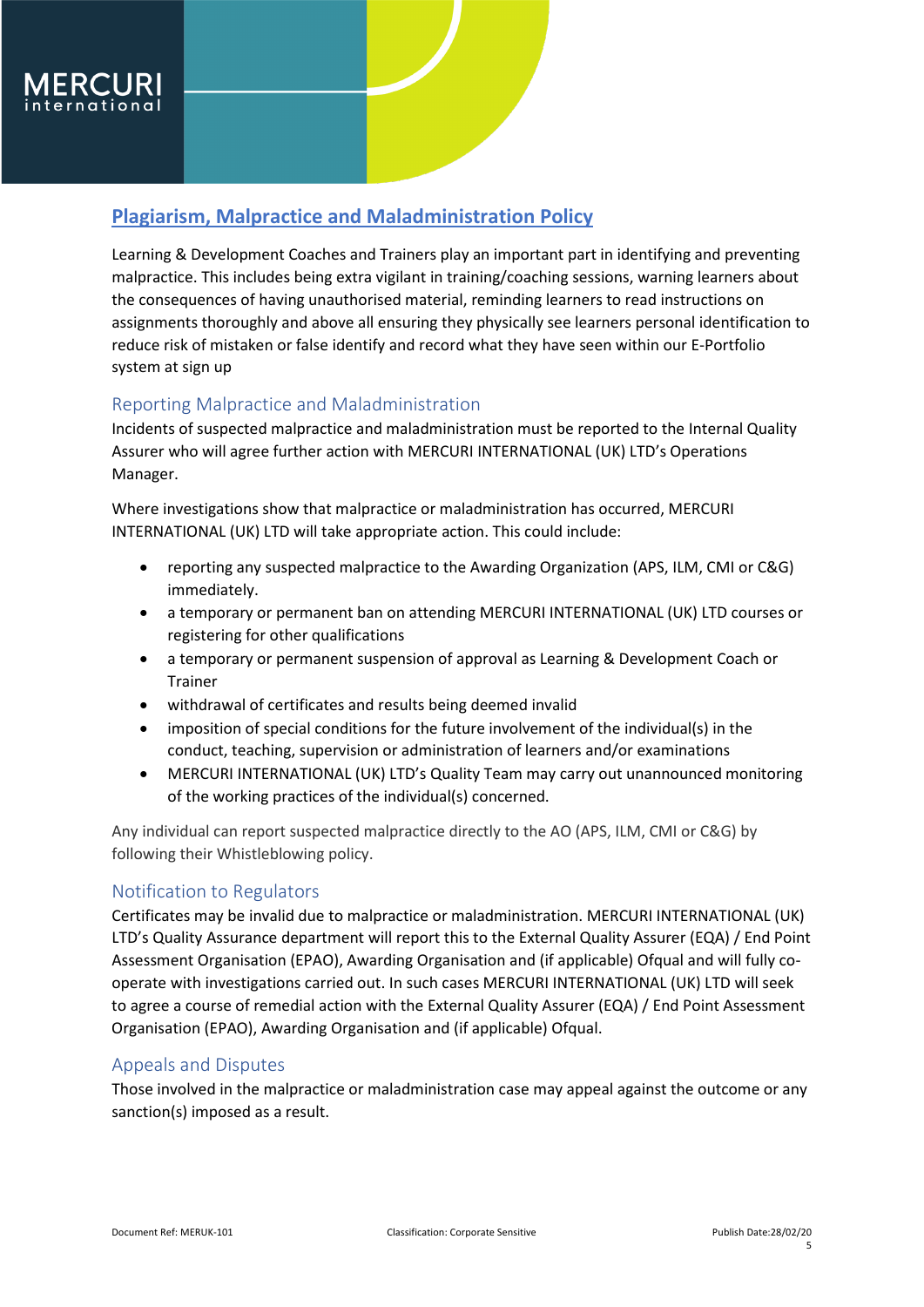

### <span id="page-5-0"></span>Monitoring and Review of Process

MERCURI INTERNATIONAL (UK) LTD's Quality Assurance department is responsible for ensuring that this policy and associated processes and procedures are followed for all staff and learners and that it is reviewed for effectiveness on a regular basis.